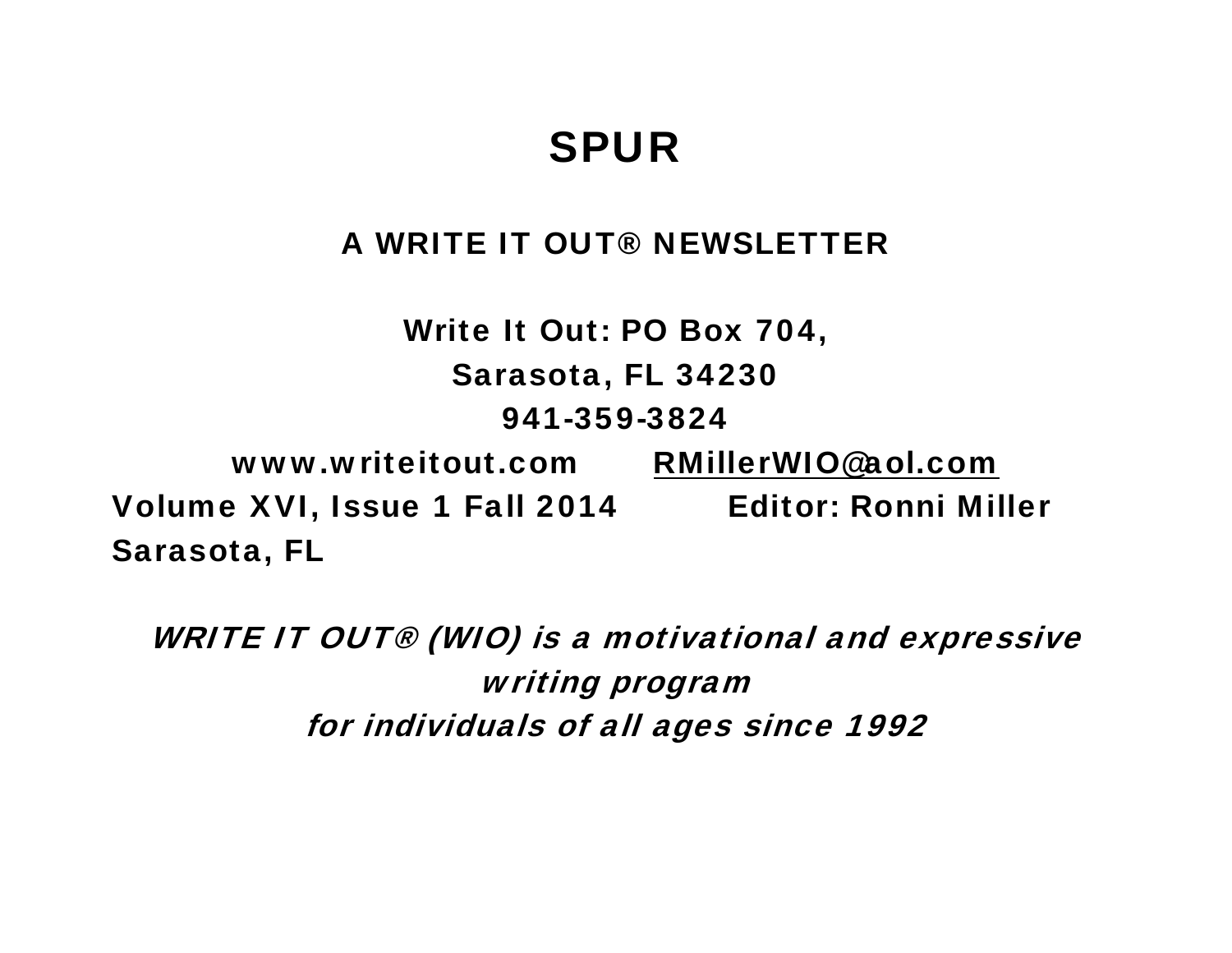### **EDITORS'S MESSAGE**

October, 2014 Sarasota, FL



Ronni, lobsta and a birthday celebration!

This Leo loves the taste of boiled lobsta whether plucked directly out of the cold waters of the Atlantic and delivered to table or flown by air to land beside the Gulf of Mexico. Both north and south locations were part of my expansive travels driving over 3000 miles in these last two months that gave me the chance to re‐experience the smell of seawater in Massachusetts, view the Catskills lush with fall colors, rock on an 1889's porch transformed into a bed and breakfast, welcome the Jewish New Year with song and dance under a tent sheltering a thousand people, observe cows dotting pastures or marshaled beside the barn door in rural New York, ride a pedicab through traffic in New York City above ground and experience the crush of bodies on a subway at rush hour below ground. Books on CD kept me company as I drove north and south through the hills of Virginia and North Carolina past fields of cotton and tobacco, ate grits with breakfast, absorbed the lowlands of South Carolina on through the piney woods of Georgia and finally to the aquamarine colors of the Gulf of Mexico beside the shores of Sarasota. All did and will become material for stories and essays transformed from my journals.

All of us need a time away from the have-to's of daily patterns and yet it's in these same patterns that we find comfort and anchorage for our daily lives. As writers we are fortunate to live and relive our experiences that help us understand connections and better understand others and especially ourselves. The healing benefits of expressive writing continue to be at the core of the Write It Out program. My work with expressive writing has expanded through the country in person and soon will be available through the Health Support Network on the internet. You are just a phone call or tap of a finger away from seeking my help and guidance as both coach and editor.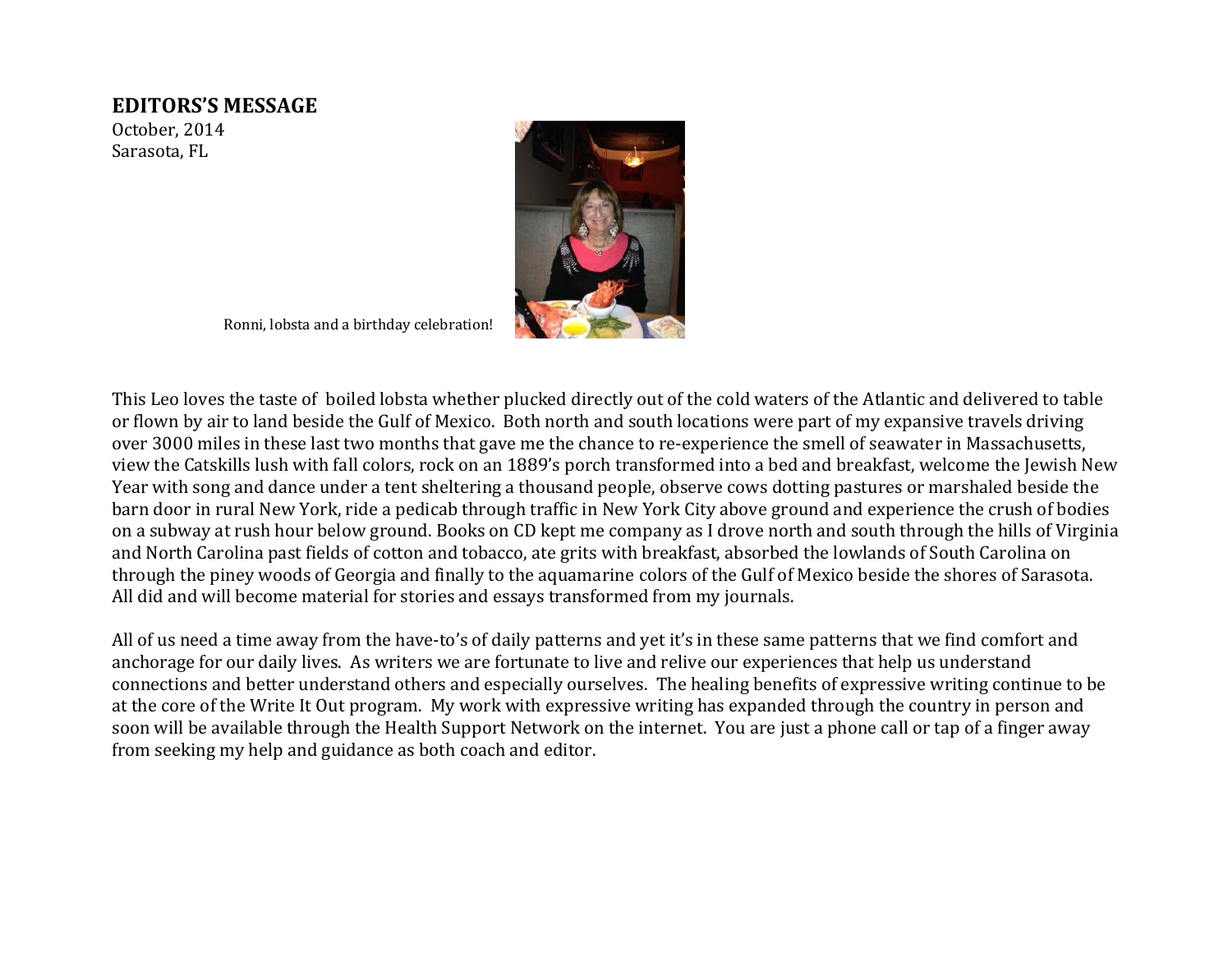As Book Midwife, I'm ready to help you begin, organize and bring your story out of the mulch of your imagination and into print. Appointments for private sessions can be arranged in person or by phone or Skype. If you prefer to study with me in the company of others to share your writing please see the Write It Out schedule below for dates and times for workshops.

Our Tuscany and Cape Cod workshops are in the planning stages as to dates for the 2015 season and will appear on the website before the end of this year. If there is interest we will also offer a writing workshop at the Elizabeth Pointe Lodge on Amelia Island Florida and at Rosedon Hotel in Bermuda. So please let us know if you are interested in any of the above writing retreat locations.



Marc, owner, chef and chocolatier

The taste of dark chocolate, as bittersweet dessert is as important to me as the texture of the lobster. Marc LaPolla, wowed me with his organic, dark chocolate candy he produces on location. Marc, a man of many hats including chef and writer and his wife Kim, an award winning quilter own Greenville Arms 1889 Inn I had the good fortune to stay at while I taught my one week intensive writing workshop at the Library in Greenville New York to an eclectic mix of wonderful writers NYC transplants as well as native farmers. It was here that I was able to work in the afternoons on my play *Exposed* and the novel *Roads To Run,* the later now being considered by a publisher.

I trust you are as ready as I am to work together to bring your feelings, memories and experiences to life through the written word. Call and make an appointment today so we can accomplish your project.

### **"TENT CONNECTION" PUBLISHED**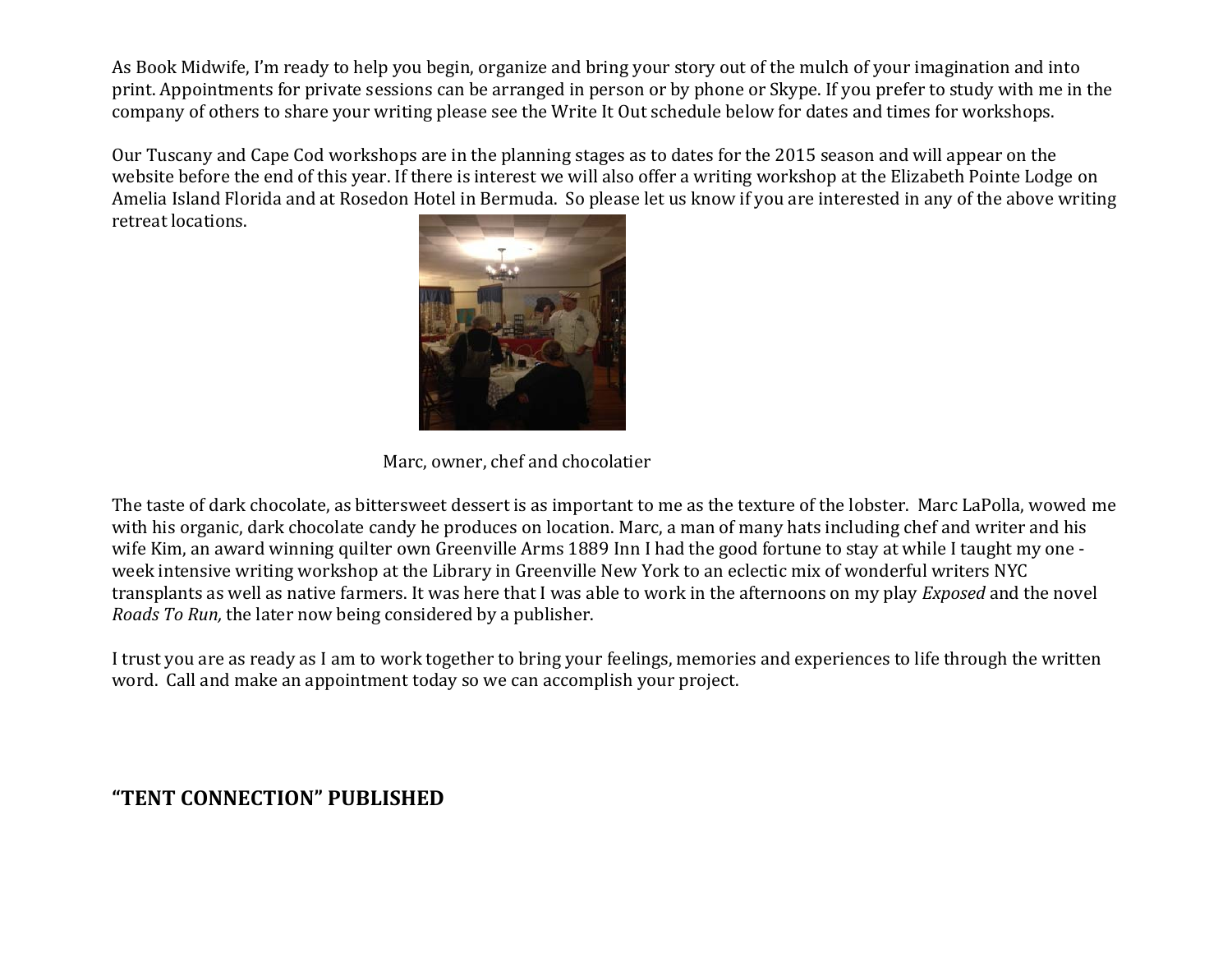"Tent Connection" by Ronni Miller was published on the internet site *The Jewish Writing Project* ( http://jewishwritingproject.wordpress.com/2014/09/22/the-tent-connection/ ).The essay describes the annual pilgrimage Ronni continues to make to Woodstock, NY where she lived and attended the Jewish New Year holiday services in the fall.

### **APPEARANCE ON THE HEALTH SUPPORT NETWORK**

Ronni Miller will soon appear on the Health Support Network internet site facilitating her Expressive Writing exercises from the Write It Out® program. Ronni's more than two decades of work and expertise in the field of expressive writing will illustrate simple ways individuals can access their feelings, memories and experiences and write them out for the purposes of wellness and personal growth. The Health Support Network affiliated with the Center For Building Hope provides free programs and services to adults and children, families and caregivers impacted by cancer. Ronni also offers expressive writing workshops at The Center For Building Hope campus in Lakewood Ranch on Tuesdays from 2:00‐3:30 PM throughout most of the year. See below for information.

# **DISTINGUISHED SPEAKER APPEARANCE**



Ronni Miller and Dr. Stephen Permison, President of Hevrat Shalom Congregation

Ronni Miller was the Distinguished Speaker at Hevrat Shalom Congregation on September 19, 2014 at Ingleside King Farm, Rockville, MD. She spoke on the value of expressive writing and shared her insights revealed in her latest book *Cocoon To Butterfly* on how a professional life filled with doubt, rejection and acceptances aided in her personal growth.

## **BOOK SIGNING AND LECTURE**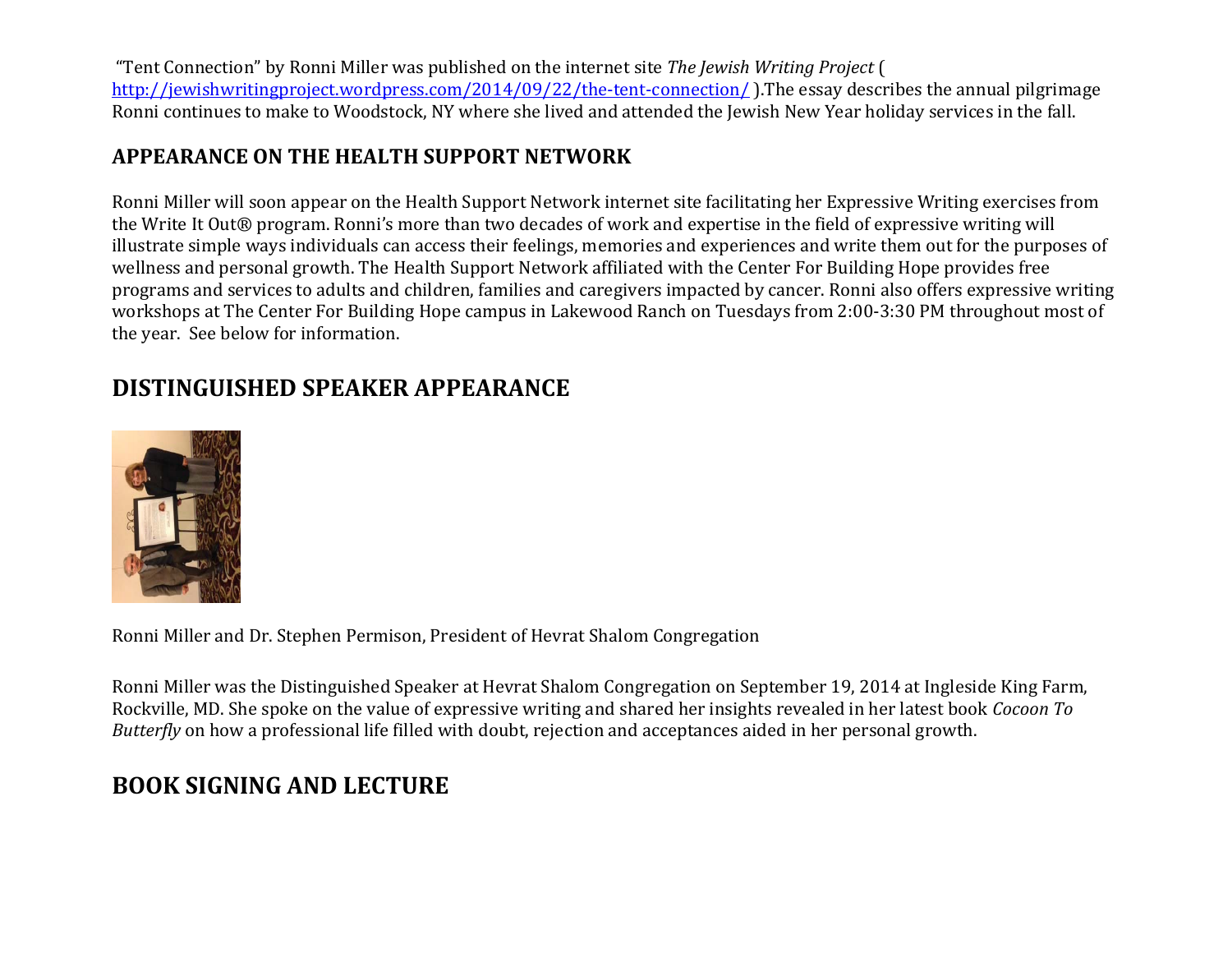Braden River Library, a branch of the Manatee County Library System will host Ronni Miller on Saturday, March 7, 2015 9:00 AM‐3:00 PM. She will sign her books including *Dance With The ElephantsFree Your Creativity And Write,* the bible for the Write It Out program. Wearing another hat as a fiction writer and novelist, she'll speak about her experiences and process birthing a novel from a germ of an idea through its development and final birth. Put the date on your calendar and c'mon on out and visit.

### **RONNI'S SUNDAY SALONS**

Watch for postings at "News and Events" on the www.writeitout.com website for Ronni's Sunday Salons at home that will begin in January, 2015. These are relaxing afternoons as the light fades over the pond for us to share our writing, painting, music and dance. Light refreshments are served.

### **SMALL BUSINESS APPEAL**

All of you have made Write It Out a successful and viable Program since its inception in 1992. As a sole operator of a small business I'm appealing to you for help to continue to spread the word and let others know of this Program, both of personal Midwifery services that help birth books as well as writing workshops.

Write It Out (WIO) was born as you know from a seed of an idea, in retrospect an epiphany, while I sat at my desk in Woodstock, NY one winter day overlooking fields of undulating hay ringed by mountains and wondered how and what I would do with my years of writing, editing and teaching to help others find their centers and evolve as an individual as writing had done for me. Many of you have heard me tell this story and how its name came about. My eclectic cabin I had built of pine and glass, was situated in a remote area up a mountain and as a result there was no television reception. In the mornings I exercised to Jane Fonda's *Work It Out* exercise DVD on my television screen. The same people were in my class for years. Afterwards I climbed the stairs to my studio to begin the day's work of writing. On this day, I spoke of earlier the idea for the Program came to me, but what would I call it? Why not Write It Out I said to myself and that's how and where the program was born. Several months later I moved south to Sarasota for what I thought would be a temporary winter retreat from the cold. Now we are entering our 23<sup>rd</sup> year, Sarasota is my home base and Woodstock my temporary home away from home.

I need your help to continue offering this viable Program in both private sessions and workshops. You who have graduated or are still enjoying the benefits of creativity and developing skills as writers are the perfect advocates to tell others how the Write It Out guidance and process has helped you evolve, become self-confident and grow your self-esteem by expressing your feelings, memoires and experiences through writing. Please send this newsletter out to those you know. I also do motivational speaking, so if you belong to an organization or group that needs to know about the importance of Expressive Writing for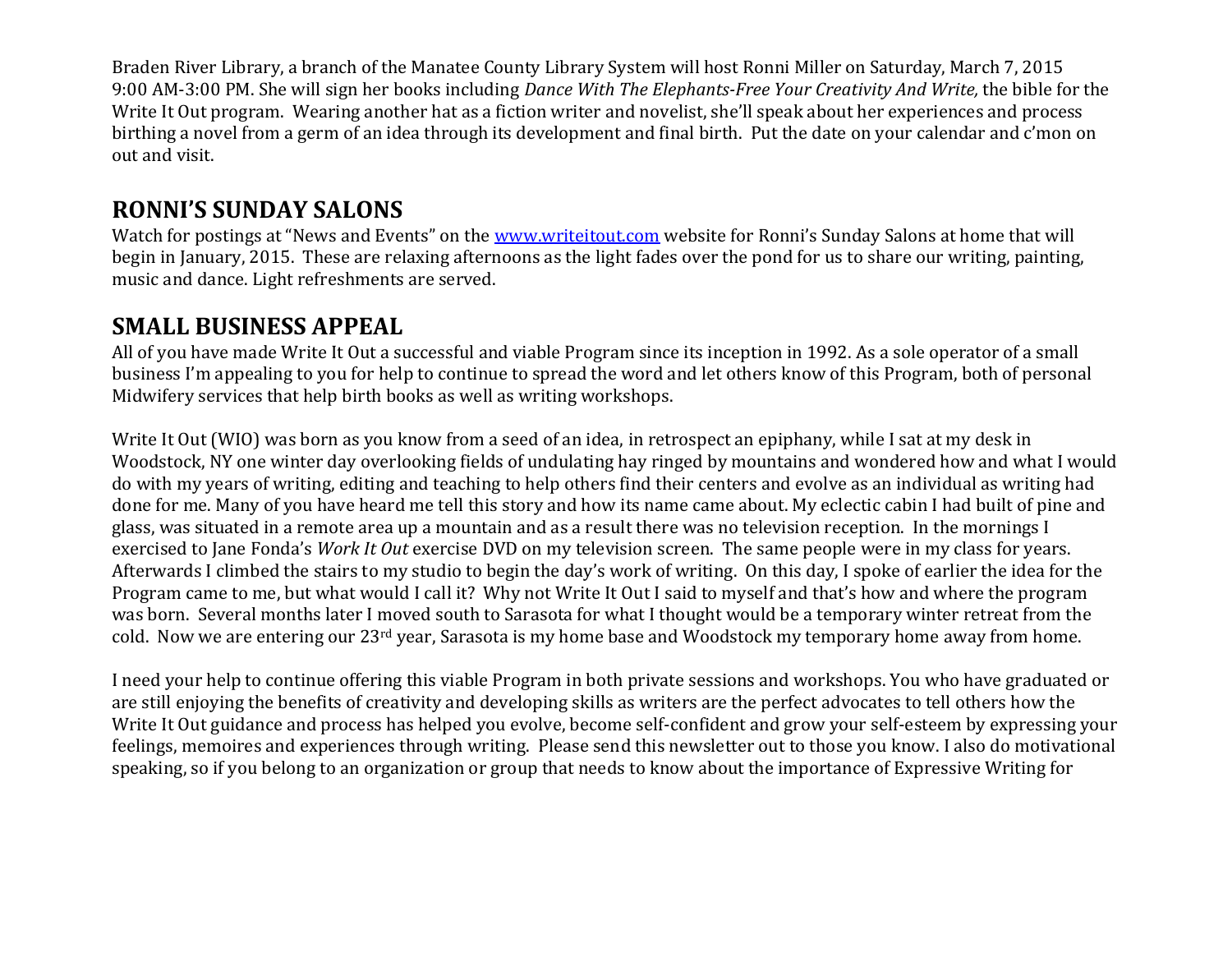wellness and personal growth, please let them know about me and the Write It Out program. Call or e‐mail 941‐359‐3824, or RMillerWIO@aol.com for more information.

# **WRITE IT OUT PRIVATE SESSIONS & WORKSHOP SCHEDULE 20142015**

#### **PRIVATE SESSIONS:**

*Ronni Miller Book Midwife will help you birth your book from inception to delivery.*

Private sessions are valuable when:

- •You have an idea for a memoir, fiction or nonfiction book you'd like to write and don't know how to get started.
- You have several written pieces and don't know how to organize them into a book.
- You need guidance from a professional writer and editor to read and help you shape your manuscript into a completion.
- You need help with editing your book.
- You need guidance with the maze of publishing possibilities.

• You have experienced a loss, illness and change in life and need guidance to write out your feelings and memories to release pain and suffering.

Reasonable rates for services.

Office hours: Monday, Friday & Saturday by appointment. Skype and phone appointments available as well. Contact Ronni 941‐359‐3824 or RMillerWIO@aol.com

### **CREATIVE WRITING**:

A workshop to write fiction, creative non-fiction, poetry and theater pieces. Sessions can be attended in person, via Skype or telephone.

**PINEHURST VILLAGE, SARASOTA, FL** Thursdays 1:30‐3:30 PM Term I: October 30, Nov. 6, 13, December 4, 11, 18, 2014

Term II: January 8, 15, 22, 29, February 5, 12, 2015 Term III: February 19, 26, March 5, 12, 19, 26, 2015